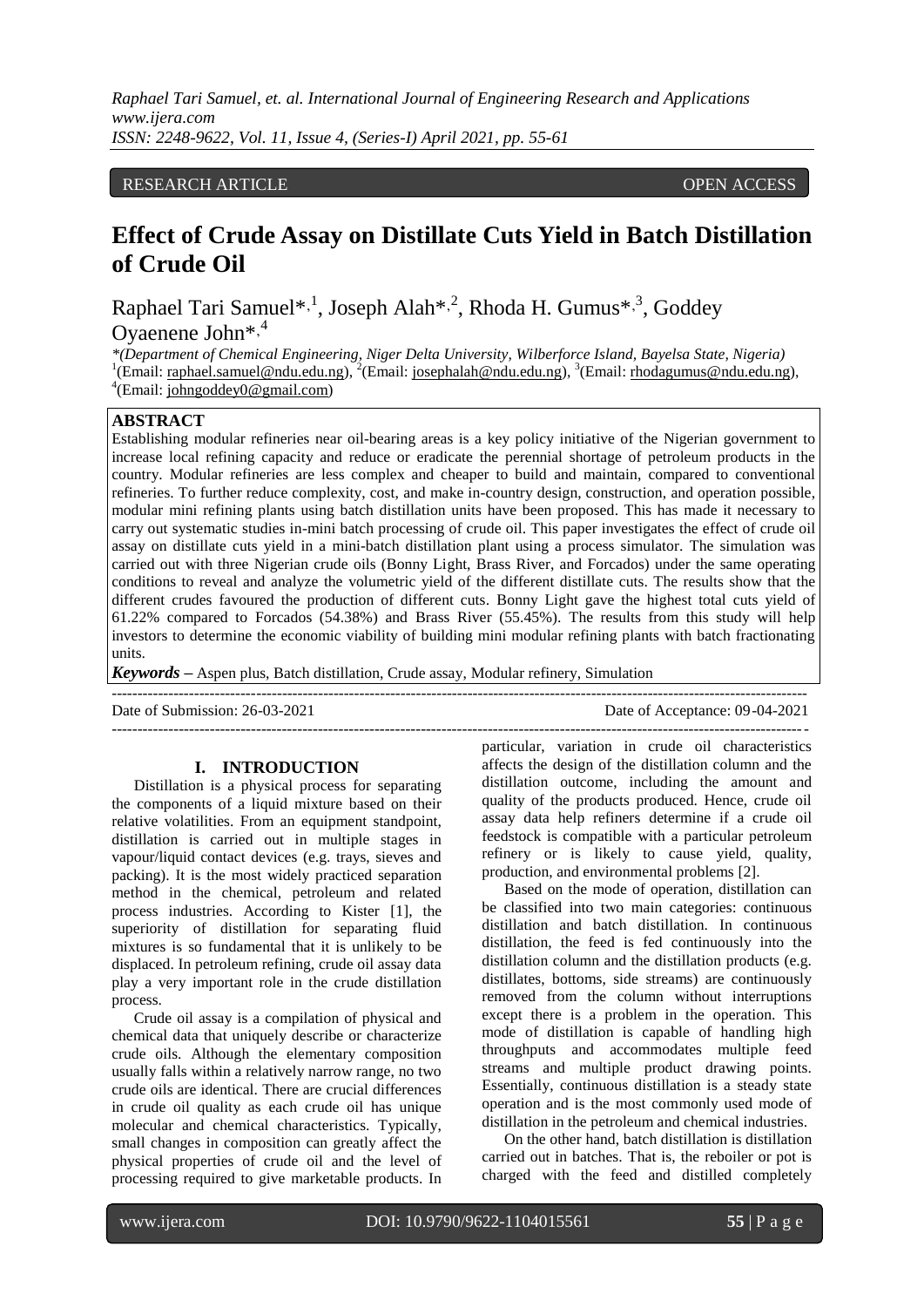before recharged again with fresh feed. Batch distillation has always been an important part of the production of seasonal or low capacity and highpurity chemicals and is very suitable for today's<br>frequently changing product specification specification requirements and market demand. Batch distillation is also very flexible; several types of mixtures can be handled by switching the operation condition of the column [3] and several components can be separated with only one column [4]. Thus, batch distillation can cope with uncertainties in feed and product specification.

Furthermore, batch distillation often means simpler operation and lower capital cost than<br>continuous distillation [5]. Although batch distillation [5]. Although batch distillation is used more frequently in the pharmaceutical, biochemical and specialty chemical industries [6], its competitiveness in the chemical industry has increased in recent years [7]. This can also be linked to the recent trend of building small, flexible plants that are close to market consumption [8]. Unlike continuous distillation, batch distillation is a time-varying process because the composition of the higher boiling point component increases in concentration over time. Nonetheless, current technology has made the simulation of batch distillation, or other batch processes, much easier and less complicated.

## **1.1. Motivation for the Study**

In recent years, the Nigerian government has issued licenses to several private investors to build modular refineries in the Niger Delta geopolitical region, close to marginal oil fields, in the face of the suboptimal performance of the existing four conventional refineries in the country. This is aimed at making refined products readily available for local consumption and to substantially curtail or eradicate the perennial shortage of petroleum products in the country which has necessitated the importation of petroleum products with the attendant loss in foreign exchange earnings. Although building a modular refinery is far cheaper than building a conventional refinery, the cost is still beyond what many indigenous investors can afford if continuous distillation is employed. Continuous distillation increases the number of components, instrumentation, and controls required to run the modular plant efficiently and safely. Hence, it has been opined that it would be much better to build small capacity modular refining plants (i.e. modular mini refining plants) and employ the batch distillation mode in such plants [17].

Adopting batch distillation will reduce the design burden, complexity, and the cost of construction so that such plants can be easily designed, constructed and operated locally. This will make building and

operating modular refineries attractive and affordable to local investors. It is therefore necessary to carry out systematic scientific studies in batch distillation of crude oil in a mini refining plant.

A study by How [9] described the simulation of a batch distillation unit to validate experimental results using Aspen Batch Distillation (ABD). Maulidda [10] modeled a mini plant ethanol-water batch distillation column based on component mass balance, vapor-liquid equilibrium and other physical characteristics representing the dynamics of the batch distillation column. The models were simulated in Matlab with real parameter values and validated with experiments. Alvarez *et al*. [11] evaluated the batch distillation process in ethanol production using Aspen Plus in both plate and packed columns to verify the effectiveness of the calculations for the batch distillation process for recovering ethanol. However, the feeds used for these studies were binary mixtures. Hence, they are less complex compared to crude oil which is a multicomponent mixture. Some simulation studies on crude oil distillation units using Aspen Hysys [12,13] and Aspen Plus  $[14,15,16]$  have also been reported. Nevertheless, these studies were based on continuous distillation columns. There is hardly any recent published research work on batch distillation of crude oil in the open literature. This may not be unconnected with the association of continuous distillation with conventional refineries due to the high throughput and complexity of these facilities.

## **1.2. Aim and Objectives**

The aim of this paper is to investigate the effect of crude oil assay on distillate cuts yield in a batch distillation unit. The objectives include determining the distillates yield of three different crudes under the same operating conditions, analyzing the temperature and liquid volume profiles in the pot as well as the component holdup in the distillate receivers over time. The results obtained from this study will help in developing investment analysis of a modular mini refining plant adopting the batch distillation mode.

#### **II. METHODOLOGY 2.1. Process Equipment**

Fig. 1 shows the setup of the conventional batch distillation system (batch rectifier) that was simulated. It consists of the following equipment:

- *Still pot or reboiler:* for heating the crude oil.
- *Tray column (batch rectifier):* for vapour liquid equilibrium.
- *Condenser (water-cooled):* for cooling the vapour.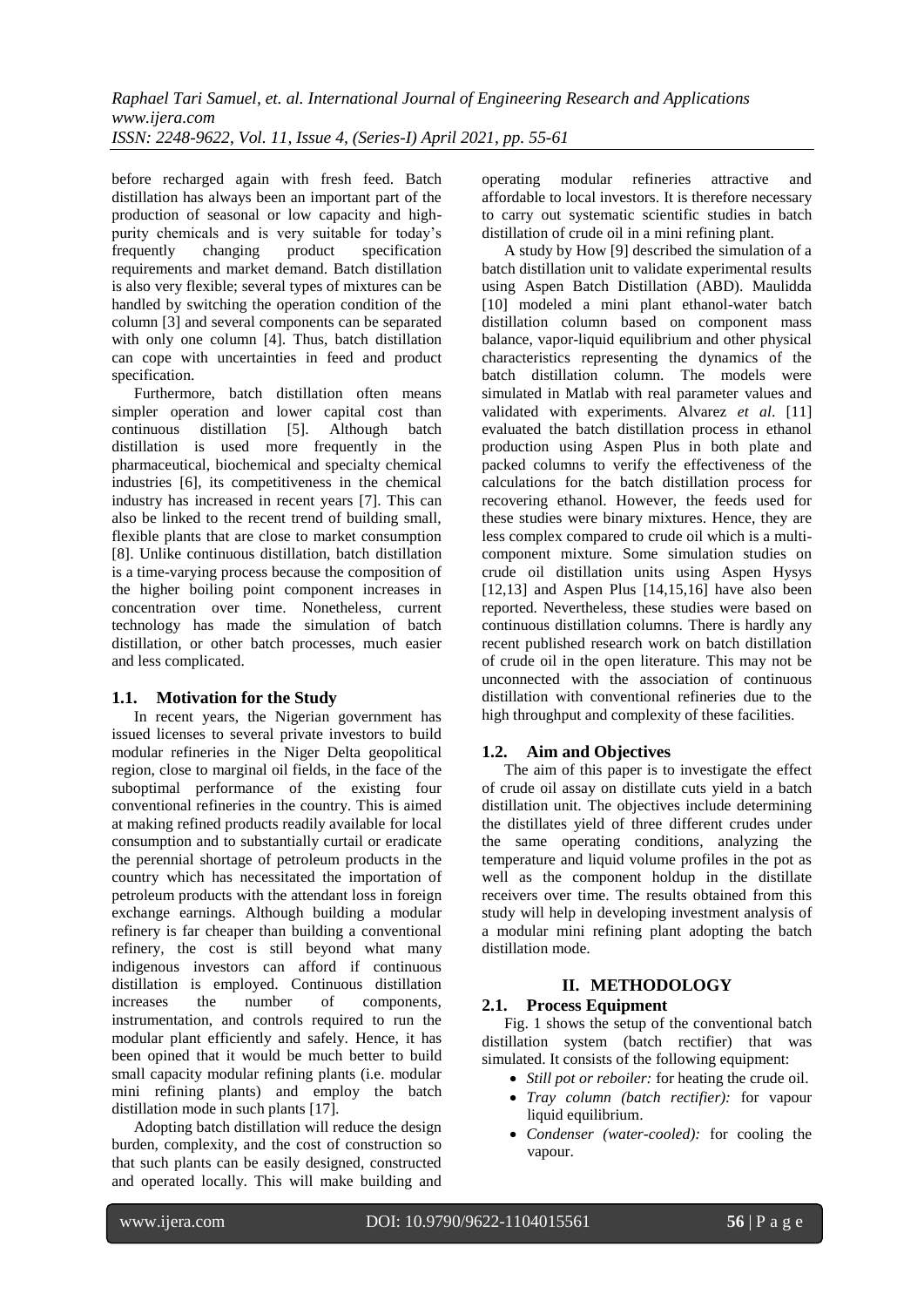- *Reflux drum:* to provide reflux through the top of the column.
- *Receivers:* to serve as accumulative recipients for products (main cuts) and off cuts also known as mixtures or slops.



**Figure 1:** Batch distillation column with five receivers (R1, R3, R5, R7 and R9) for main cuts and four receivers (R2, R4, R6 and R8) for off cuts.

### **2. 2. Simulation Data**

TABLE 1 shows the properties of the crudes investigated while the feed data and the configuration parameters of the column used for the simulation are presented in TABLES 2 and 3 respectively.

| Table 1: Crude Oil Properties |       |                   |                |                |
|-------------------------------|-------|-------------------|----------------|----------------|
| Crude                         | API   | Density           | Viscosity      | Viscosity      |
| Name                          |       | at 15             | , CST at       | , CST at       |
|                               |       | $\mathrm{C}_{2}$  | $10^{\circ}$ C | $50^{\circ}$ C |
|                               |       | kg/m <sup>3</sup> |                |                |
| Bonny                         | 35.09 | 849.0             | 8.7            | 2.9            |
| Light                         |       |                   |                |                |
| <b>Brass</b>                  | 40.10 | 824.4             | 3.2            | 1.6            |
| River                         |       |                   |                |                |
| Forcados                      | 31.50 | 867.5             | 11.4           | 3.5            |

| <b>Table 2:</b> Feed Data of Crude Oil                                  |                      |  |  |  |
|-------------------------------------------------------------------------|----------------------|--|--|--|
| Temperature = $25^{\circ}$ C                                            |                      |  |  |  |
| Pressure $= 1$ atm                                                      |                      |  |  |  |
| Initial feed volume $= 250$ litres<br>Property method $=$ Peng-Robinson |                      |  |  |  |
|                                                                         |                      |  |  |  |
| Component                                                               | Mole fraction $(\%)$ |  |  |  |
| Bonny light crude oil                                                   | 1                    |  |  |  |
| Brass crude oil                                                         | 1                    |  |  |  |

#### **2.3. Process Description**

A conventional batch distillation configuration with constant reflux was used to process the three crudes investigated using the same operating conditions. Firstly, the reboiler or still pot is charged with 250 litres of the feed and heated continuously. The vapour generated is then directed to the condenser and the condensate is collected intermittently in receivers either as products (main cuts) or slops (also called mixture or offcuts), which are recycled to the reboiler until the distillation is complete. When the distillation is complete, the heat is shut off, the residue left in the pot is removed and the reboiler is charged with fresh feed.

**Table 3:** Batch Distillation Column Configuration Parameters

| alameters                 |                  |  |  |  |
|---------------------------|------------------|--|--|--|
| Property                  | Value            |  |  |  |
| Pot diameter              | 0.5m             |  |  |  |
| Pot horizontal length     | 2.4 <sub>m</sub> |  |  |  |
| Number of stages          | 6                |  |  |  |
| Condenser type            | Total            |  |  |  |
| Reflux ratio              | 2.5              |  |  |  |
| Length of reflux drum     | 0.5m             |  |  |  |
| Diameter of reflux drum   | 0.5m             |  |  |  |
| Type of tray              | Sieve            |  |  |  |
| Hole diameter of the tray | 15 <sub>mm</sub> |  |  |  |
| Tray diameter             | 0.4 <sub>m</sub> |  |  |  |
| Tray spacing              | 0.35m            |  |  |  |
| Efficiency                | 1deal            |  |  |  |

#### **2.4. Simulation Procedure**

All the simulations were carried out using the Aspen Plus simulation software using the procedure presented in Fig. 2.

## **III. RESULTS AND DISCUSSION 3.1. Distillate Cuts Yield**

The volumetric yield of the different cuts obtained from fractionating 250 litres of crude oil for the three crudes simulated is presented in Fig. 3. The result shows that Bonny Light favoured the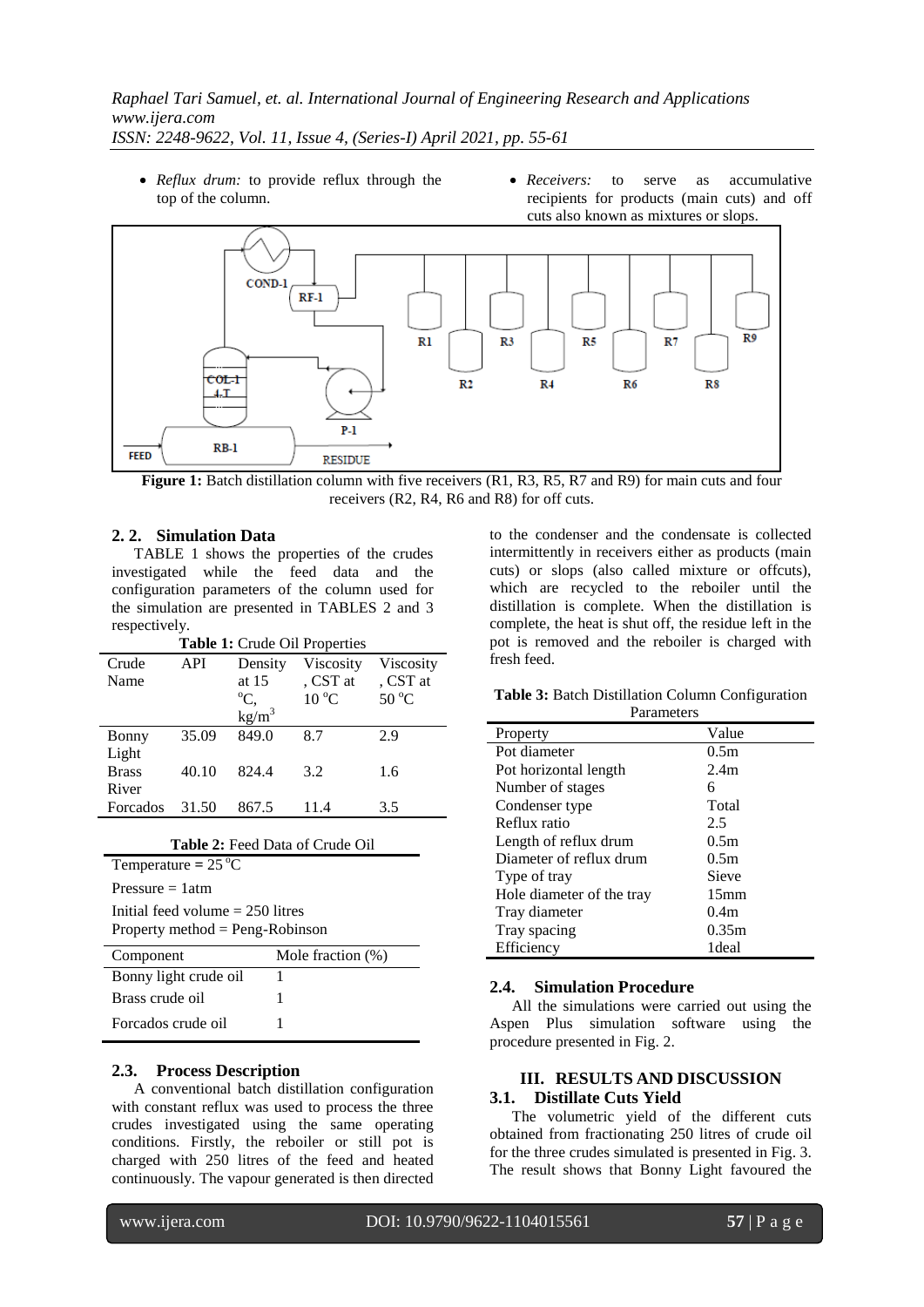production of off gas giving a yield of 10.71 litres compared to Brass River (7.22 litres) and Forcados (1.87 litres). When expressed in percentage form, these volumes correspond to 4.28, 2.89 and 0.75 volume percent for Bonny Light, Brass River and Forcados respectively.



**Figure 2:** Simulation procedure

For Naphtha, the amounts produced were 43.28, 18.73 and 56.33 litres for Bonny Light, Forcados and Brass River respectively. These correspond to 17.31, 7.49 and 22.53 volume percent for Bonny Light, Forcados and Brass River respectively. Thus, Brass River produced the highest volume of Naphtha. The result for kerosene shows that 28.86, 32.30 and 26.17 litres were produced by Bonny Light, Brass River, and Forcados respectively. The corresponding percentages are Bonny Light (11.54%), Brass River (12.92%) and Forcados (10.47%). Thus, Brass River gave the highest volume of kerosene produced.

The amount of Diesel produced was 47.44, 36.14 and 60.96 litres for Bonny Light, Brass River, and Forcados respectively which correspond to 18.97% (Bonny), 14.55% (Brass River) and 24.38% (Forcados). In other words, Forcados crude oil produced the highest amount of Diesel.

In the case of AGO, the yield was 22.77, 6.63 and 28.22 litres for Bonny Light, Brass River and Forcados respectively which amounts to Bonny Light (9.11%), Brass River (2.65%) and Forcados (11.29%). Thus, Forcados produced the highest volume of AGO. The amount of Residue produced shows 48.96, 54.47 and 57.91 for Bonny Light, Brass River and Forcados respectively amounting to 19.58% for Bonny Light, 21.79% for Brass River and 23.16% for Forcados. This means Forcados crude oil gave the highest volume of residue from the simulation. This is understandable as Forcados is the heaviest of the three crude oils simulated in this study.

In general, the lighter crudes produced higher yields of the lighter cuts while the heaviest crude produced more of the heavier cuts and residue. In particular, Bonny Light favoured the production of off gas, Brass River favoured the production of naphtha and kerosene, while Forcados (the heaviest crude) favoured the production of diesel and AGO. Notably, Bonny Light with an API gravity of 35.09 is considered to be heavier than Brass River with an API gravity of 40.10. However, Bonny Light produced a lower volume of residue than Brass River due to its relatively higher yields of off gas and diesel. This implies that there may be need to determine and adopt the configuration of the distillation system in some cases to maximise the yield of the more desired refined products for any given crude oil.



**Figure 3:** Simulation results showing distillate cuts yield in Bonny Light, Forcados and Brass River

#### **3.2. Pot Temperature-Time Profile**

Fig. 4 shows the temperature profile within the still pot or reboiler with time. The increase in temperature in the pot with time is obvious because there was continuous heat input over time. Forcados which is the heaviest of the three crudes evidently required higher distillation temperatures than the others hence it consistently showed the highest temperatures compared to the other crudes. On the other hand, Bonny Light and Brass River that have API gravities that are closer to each other have similar temperature profiles.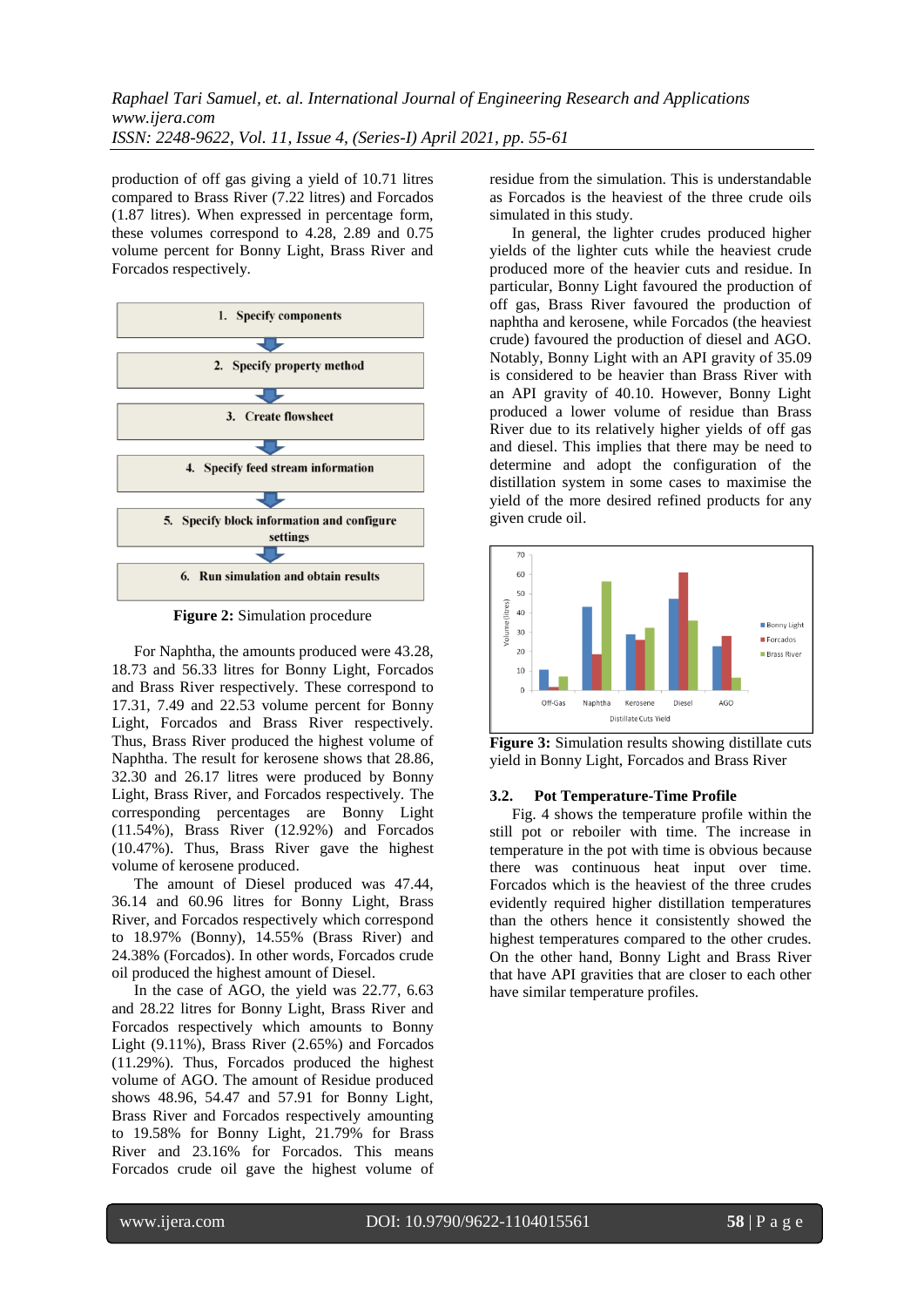

**Figure 4:** Pot Temperature-time profile of the simulated crudes

### **3.3. Pot Liquid Volume -Time Profile**

Figure 5 shows the liquid volume of the still pot as a function of time for the three crudes investigated. In general, the initial liquid charge decreases as time increases. This is expected because the components initially present in the liquid are removed in the form of the various products (distillate cuts) with time. The volume reduction was fastest with Brass River (the lightest). Since its rate of distillation is faster, more distillates leave the pot. Hence, its volume in the pot also reduces faster. For Forcados, the volume in the pot is higher initially because distillates produced were low at lower temperatures. However, when the distillates volume increased with increasing temperature, the volume in the pot also reduced accordingly. Similar reasoning applies to the pot volume profile for Bonny Light.



**Figure 5:** Pot Liquid Volume -Time profile of the simulated crudes

#### **3.4. Component Holdup in the Distillate Receivers**

The holdup of the distillates (pseudo components) in the nine receivers as a function of time is presented in this section. Figs. 6 to 14 show the results for Bonny Light only. The results show the time at which each cut was obtained. As

expected, the lighter cuts were received earlier than the heavier cuts. In particular, the simulation results for the different crudes vary in terms of the time, total mass holdup, as well as in the components and temperatures obtained. In other words, although similar products were obtained from the simulated crudes, the time products were obtained and the holdups of the fractions associated with these times were different for the different crudes which can be related to the property of the different crudes based on their assays.



**Figure 6:** Distillate Receiver 1; LPG Mass Hold Up



**Figure 7:** Distillate Receiver 2; LPG-Naphtha Slop Mass Hold Up



**Figure 8:** Distillate Receiver 3; Naphtha Mass Hold Up



**Figure 9:** Distillate Receiver 4; Naphtha-Kerosene Slop Mass Hold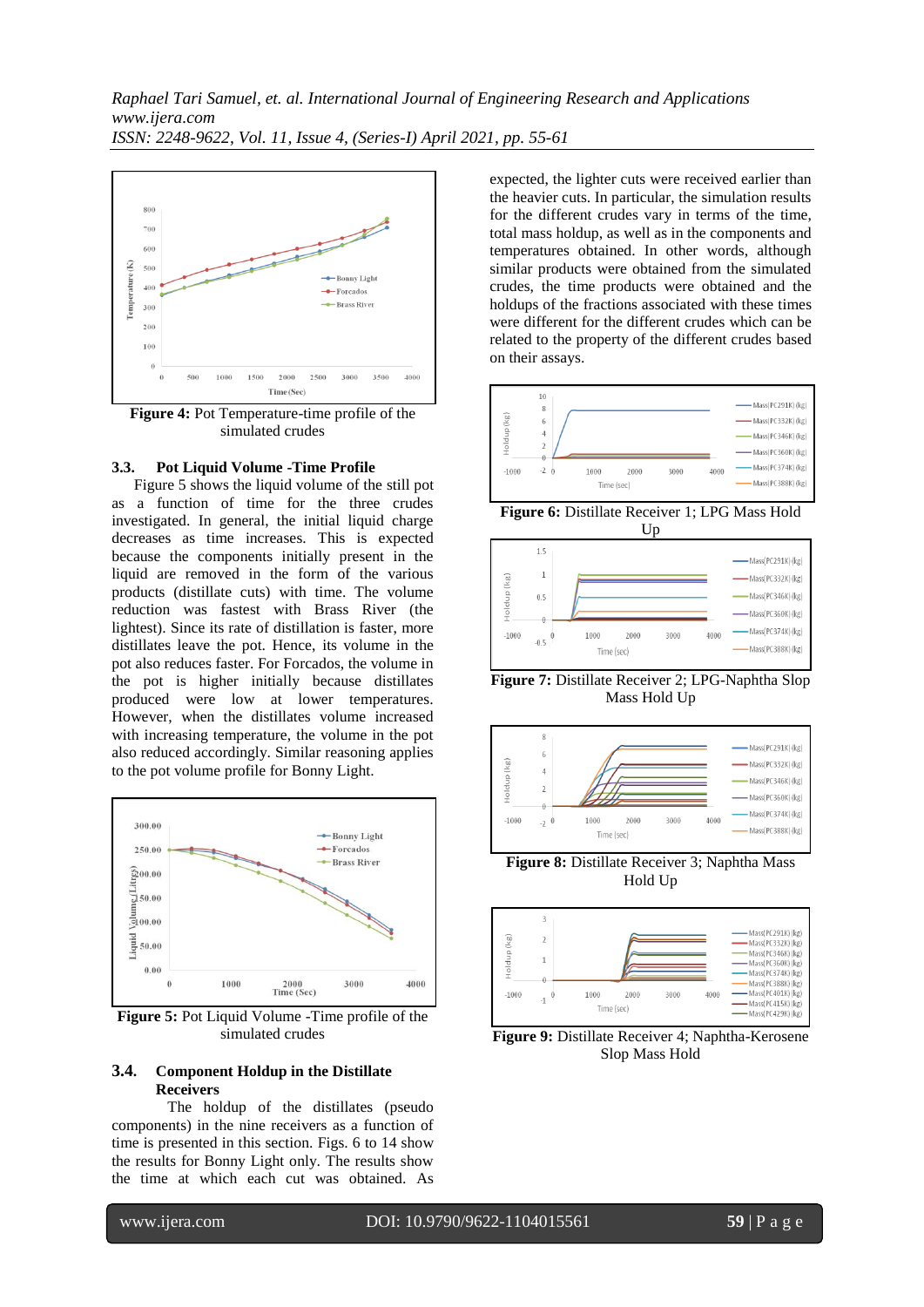

**Figure 10:** Distillate Receiver 5; Kerosene Mass Hold Up



**Figure 11:** Distillate Receiver 6; Kerosene-Diesel Slop Mass Hold Up



**Figure 12:** Distillate Receiver 7; Diesel Mass Hold Up





**Figure 3.14:** Distillate Receiver 9; AGO Mass Hold Up

#### **IV. CONCLUSION**

Batch distillation of three Nigerian crude oils (Bonny Light, Forcados and Brass River) was simulated using Aspen Plus simulation software to investigate the effect of crude oil assay on the quantities of distillate cuts obtained. Five fractions (off-gas, naphtha, kerosene, diesel, and AGO) were

obtained from the simulation. Bonny Light produced the highest total yield of 61.22% compared to 54.38% and 55.45% for Forcados and Brass River respectively. Generally, the lighter crudes produced higher yields of the lighter cuts while the heaviest crude produced more of the heavier cuts and residue. In particular, Bonny Light favoured the production of off gas, Brass River favoured the production of naphtha and kerosene, while Forcados (the heaviest crude) favoured the production of diesel and AGO.

The study shows that batch distillation can be used in a mini refining plant for the production of petroleum products. Also, the results affirm that crude oil assay affects the distribution of products obtained in a batch distillation unit suitable for a mini modular refinery. Thus, the assay of the crude(s) in the locality a mini modular refinery is to be built should be taken into consideration in the design of batch distillation units. Furthermore, since crude assay could change across an oil field or even in the same well as production progresses, it would be necessary to update the crude assay data regularly to know when to modify the distillation column specifications to enhance the production of the more valuable products. The information obtained from the study can be used to develop detailed feasibility study or investment analysis of mini modular refineries adopting batch distillation units.

The design and investment analysis of a modular mini crude distillation plant using the batch mode will be the subject of another paper. Further studies would be required to investigate the maximum capacity of the plant that can be run efficiently and profitably using batch distillation.

#### **REFERENCES**

- [1].H. Z. Kister, *Distillation design* (NY: McGraw-Hill, 1992).
- [2].Intertek, Crude oil assay. Available through: [https://www.intertek.com/petroleum/crude](https://www.intertek.com/petroleum/crude-oil-assay/)[oil-assay/](https://www.intertek.com/petroleum/crude-oil-assay/), 2019, [Accessed 9 April 2020].
- [3].K.-j Kim and U. Diwekar, Batch distillation, in E. Korovessi, and A. A. Lininger, *Batch processes*, (New York: CRC Press, 2005) 107-150.
- [4].I. Mujtaba, *Batch distillation design and operation* (London: Imperial College Press, 2004).
- [5].S. Skogestad, B. Wittgens, R. Litto and E. Sorensen, Multivessel batch distillation, *AIChE Journal, 43*, 1997, 971-978.
- [6].R.V. Kaama, I. Rodríguez-Donisa and V. Gerbaud, V. (2008), Heterogeneous extractive batch distillation of chloroform